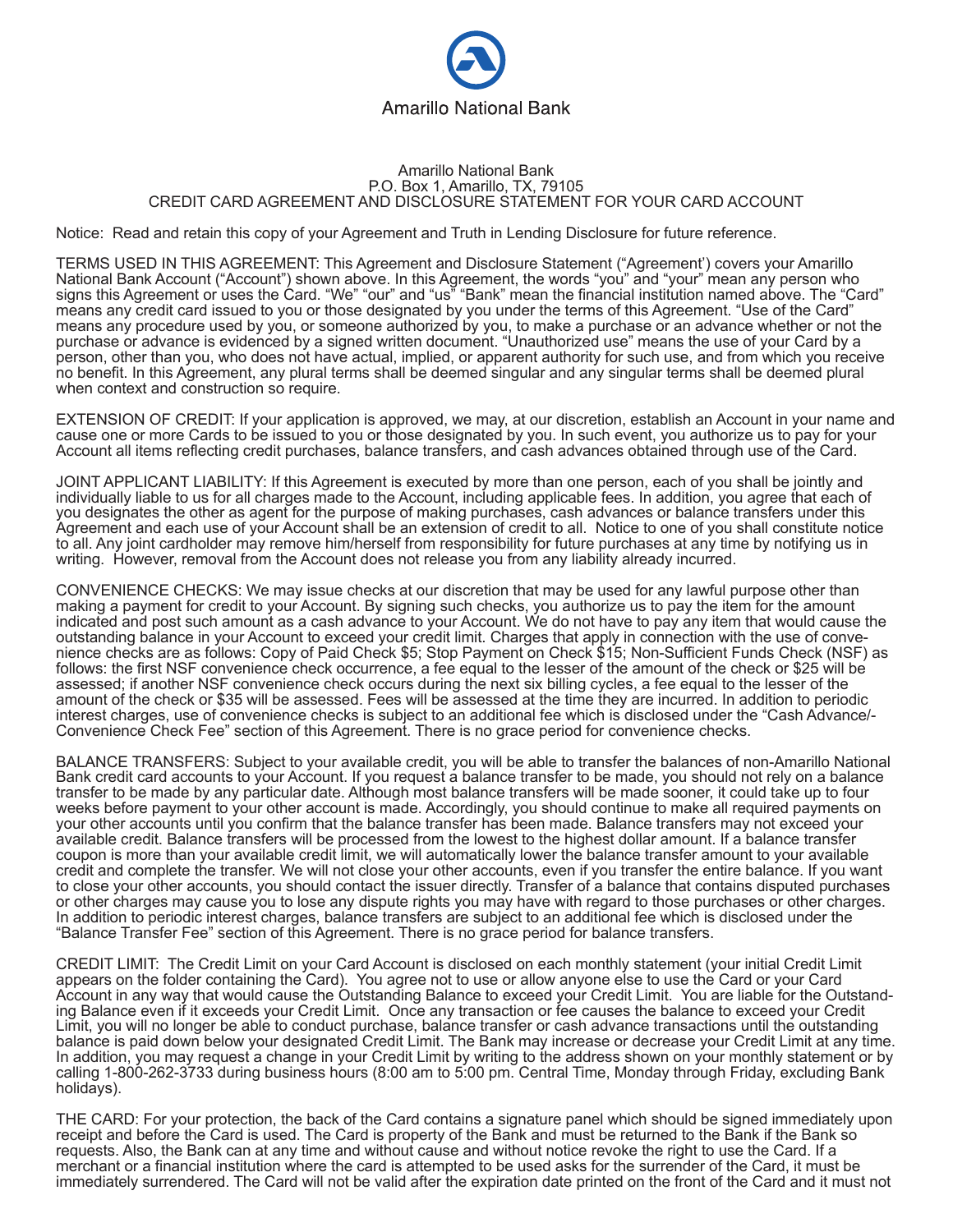be used after that date. The Bank will continue to issue renewal or replacement cards until the Bank revokes the right to use the Card or until your Card is closed. If you allow anyone else to use your Card, you will be liable for all credit extended to such persons. You promise to pay for all purchases, balance transfers, and cash advances made by anyone whom you authorize to use your Card, whether or not you notify us that he or she will be using it. If someone else is authorized to use your Card and you want to end that person's privilege, you must notify us in writing, and if he or she has a Card, you must return the Card with your written notice for it to be effective.

PROMISE TO PAY: You promise to pay us in U.S. dollars for (a) all purchases, cash advances, and balance transfers made by you or anyone whom you authorize to use the Card or Account; (b) interest charges and other charges or fees; (c) collection costs and attorney's fees as permitted by applicable law, and any costs incurred in the recovery of the Card; and (d) credit in excess of your credit limit that we may extend to you. At the end of each monthly billing cycle for which you have a balance on your Account, you will be furnished with a periodic statement showing (i) the "Previous Balance" (the outstanding balance in the Account at the beginning of the billing cycle), (ii) the amount of all cash advances, purchases, balance transfers, Late Payment Fees, Returned Payment Fees, Annual Fees, interest charges, and other charges or fees posted to your Account during the billing cycle, (iii) the amount of all payments and credits posted to your Account during the billing cycle, and (iv) the "New Balance" which is the sum of (i) and (ii) minus (iii).

You agree to pay on or before the "Payment Due Date" shown on the monthly periodic statement the entire New Balance or a Minimum Payment equal to an amount which is at least 2% of the New Balance or \$10.00, whichever is greater, plus any unpaid fees and interest charges. If the New Balance is \$10.00 or less, you agree to pay it in full. You may make extra payments in advance of the due date without a penalty, and you may repay any funds advanced, credit extended, or amount outstanding at any time without a penalty for early payment. Regardless of the amount of any extra payment during a given month, a monthly payment will be required the following month if a balance remains in your Account.

COST OF CREDIT: You will pay an interest charge for all advances made against your Account. The interest charge may include, as applicable, a minimum interest charge, a periodic interest charge on your Account balances, and certain transaction-based fees. Periodic interest charge for cash advances and balance transfers begin to accrue on the date of the advance and there is no grace period. New purchases will qualify for a grace period and will not incur periodic interest charges until the start of the next billing cycle if the Previous Balance on your statement (i) is zero, (ii) is a credit balance, or (iii) was paid in full by the Payment Due Date on your immediately preceding monthly statement. For new purchases that qualify for a grace period, you will pay no periodic interest charges on those new purchases if you pay the New Balance in full by the Payment Due Date shown on the billing statement on which those new purchases first appear. For new purchases that do not qualify for a grace period, interest charges will begin to accrue on the date of the advance. Prior to the expiration of any grace period, if you do not pay the New Balance in full, but pay a portion of the New Balance by the Payment Due Date for that monthly statement, you will pay no periodic interest charges on the purchases portion of the New Balance paid, but you will pay periodic interest charges on the purchases portion of the New Balance that remains unpaid. The Payment Due Date will be no less than 25 days after we have sent you your current monthly statement.

HOW WE CALCULATE YOUR BALANCE AND INTEREST CHARGE ON BALANCES: We figure the periodic interest charge on your Account by applying the applicable periodic rate to the Average Daily Balance of your Account for each feature category. Feature categories include purchases, balance transfers, cash advances and promotional balances. These calculations may combine different feature categories with the same Periodic Rates. The Average Daily Balance for each feature category is arrived at by taking the beginning balance of such feature category each day and adding any new transactions to the balance, except we will not include new purchases if you have paid in full the New Balance on your previous statement by the Payment Due Date or if the New Balance on your previous statement was zero or less. We then subtract any payments or credits and unpaid interest charges and finance charges allocated to the feature category balance for the day. This gives us the daily balance for such feature category. The daily balances for such feature category are then added together and divided by the number of days in the billing cycle. The result is the Average Daily Balance for such feature category. The periodic interest charge for each feature category is determined by multiplying the Average Daily Balance by the applicable Periodic Rate.

CREDITING OF PAYMENTS: We do not charge for payments made by standard mail service or other standard payment methods that we accept. If we charge a fee for any expedited payment service we offer, that fee will be disclosed to you at the time you request the service. All payments made on your Account at the address designated for payment on the monthly periodic statement or by way of any other approved payment methods generally will be credited to your Account on the date of receipt. If the date of receipt for a mailed payment is not a business day, the payment may not be credited until the first business day following receipt. Payments received in person by one of our branch employees before the close of business will receive same-day credit. If payment is made at any location other than the address designated on the periodic statement or any other standard payment method we accept, credit for such payment may be delayed up to five days.

All payments on your Account will be applied first to collection costs, then to any interest charge and other fees due, and then to the unpaid principal balance. If your payments exceed the Total Payment Due shown on your current monthly statement, we generally will apply the excess amount first to the balances subject to the highest interest rate. This will result in balances with higher ANNUAL PERCENTAGE RATES being paid before any other existing balances. Interest paid or agreed to be paid shall not exceed the maximum amount permissible under applicable law, and in any contingency whatsoever, if we shall receive anything of value deemed interest under applicable law which would exceed the maximum amount of interest permissible under applicable law, the excessive interest shall be applied to the reduction of the unpaid principal amount or refunded to you.

LATE PAYMENT FEE: We will add a Late Payment Fee to your Account balance for each billing period you fail to pay the Current Minimum Amount Due plus any Past Due Amount by the due date shown on your current statement. RETURNED PAYMENT FEE: We will charge you a Returned Payment Fee each time you make a payment that is returned unpaid for any reason. We will charge you this fee the first time any payment is returned unpaid, even if it is paid upon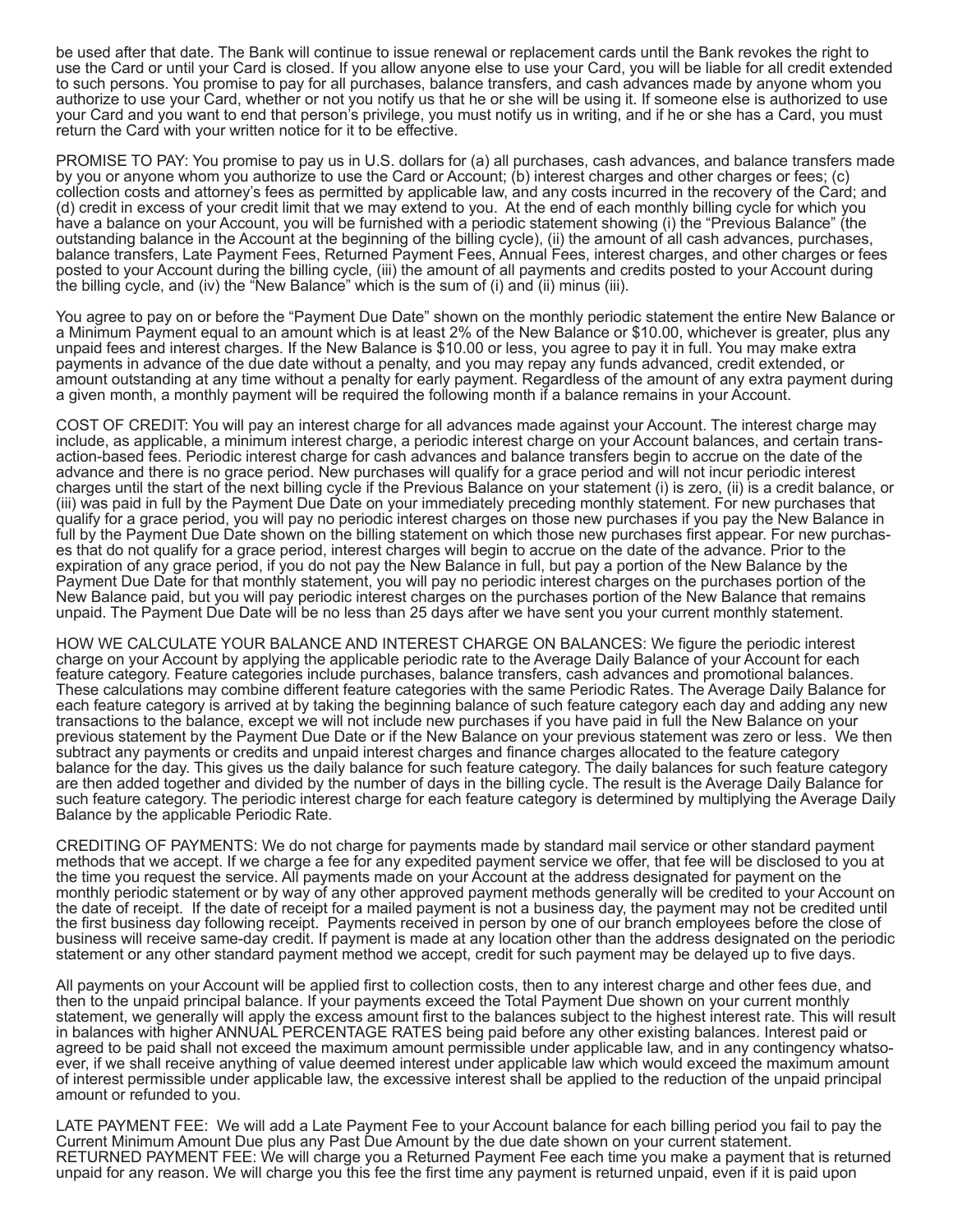## resubmission.

ADDITIONAL CARD FEE: If you request an additional or replacement card for any reason (including lost or stolen card, damaged card, etc.) a Replacement Card Fee may be charged to your Account.

LIABILITY FOR UNAUTHORIZED USE: You may be liable for the unauthorized use of your Card. You will not be liable for unauthorized use of your Card after you notify us orally or in writing at the Credit Card Center, PO Box 815909, Dallas, TX 75381-5909, telephone number (800) 442-4757, of the loss, theft, or possible unauthorized use. The foregoing liability limitation does not apply if you are grossly negligent or fraudulent in the handling of your Account or your Card, nor does it apply in the case of cash advances obtained at an ATM. In any case, your liability for unauthorized use will not exceed \$50 and you will not be liable for any unauthorized use that occurs after you notify us (or our designee) at the address or telephone number above.

SECURITY: YOU SPECIFICALLY GRANT US A CONSENSUAL SECURITY INTEREST IN ALL INDIVIDUAL AND JOINT ACCOUNTS YOU HAVE WITH US NOW AND IN THE FUTURE TO SECURE REPAYMENT OF CREDIT EXTENSIONS MADE UNDER THIS AGREEMENT. THE GRANTING OF THIS SECURITY INTEREST IS A CONDITION FOR THE ISSUANCE OF ANY CARD WHICH YOU MAY USE, DIRECTLY OR INDIRECTLY, TO OBTAIN EXTENSIONS OF CREDIT UNDER THIS AGREEMENT.

Shares and deposits in an Individual Retirement Account or any other account that would lose special tax treatment under state or federal law if given as security are not subject to the security interest you are giving. Collateral securing other loans with us may also secure payments for your Account under this Agreement.

CLASSIC SECURE CARD SAVINGS ACCOUNT: If you request that we establish a Classic Secure Card Savings Account (the "CSCSA") for you. You understand that no certificate of deposit, note, or other instrument will be issued to you to evidence the CSCSA and that the CSCSA will be subject to the rules which will be provided to you. The Classic Secure Card Savings Account will be established with the Bank upon approval of your credit card application. No withdrawals will be allowed from the CSCSA until after the CSCSA has been closed and repaid in full or until we have released our security interest in the CSCSA. However if your Card is closed the funds available in the CSCSA will default to the remaining balance on your Classic Secure Card.

DEFAULT: You will be in default: (1) if you fail to make any required payment on time; (2) if you exceed your authorized credit limit; (3) if you fail to keep any promises you have made under this or any other agreement with us; (4) if you become insolvent or are the subject of an order of relief under Title 11 of the U.S. Code (Bankruptcy); (5) if you die; (6) if anyone tries, by legal process, to take any of your money maintained with us; (7) if you have given us false or misleading information in obtaining your Card or in connection with any credit update; (8) if we reasonably believe that you are unable or unwilling to repay your obligations to us; or (9) if you use your Card or Account for any illegal transaction. If you have a Classic Secure Card so that your Card Account is secured by a CSCSA and if your Card is closed, the funds available in the CSCSA will default to the remaining balance on your Card Account. If you are in default, the Bank may, without prior notice to you, call any amounts you still owe immediately due and payable plus all applicable fees and interest charges, which shall continue to accrue until the entire amount is paid in full. You expressly waive any right to notice or demand, including but not limited to, demand upon default, notice of intention to accelerate, and notice of acceleration.

ACCELERATION: If you are in default, without notice to you we may accelerate your debt and call any amounts you owe immediately due and payable, plus interest charges and fees which shall continue to accrue until the entire amount is paid. You expressly waive any right to notice of our intention to accelerate and notice that your debt has been accelerated.

TERMINATION AND CHANGES: You may terminate this Agreement, by written notice, as to future advances at any time. We can terminate this Agreement at any time subject to such notice as may be required by applicable law. Termination by either party shall not affect your obligation to repay any payments made for your Account resulting from use of the Card as well as interest charges and other related charges. We may add to, change, or delete the terms of this Agreement, including the periodic rate, at any time subject to such notice as may be required by applicable law. If you use your Card or Account to make a purchase or cash advance or balance transfer after having been given notice of a change in terms, you agree that the existing balance in your Account at the time of that use will be subject to the new terms, as shall subsequent uses.

RECEIPT OF AND AGREEMENT TO TERMS AND CONDITIONS OF AGREEMENT: By using the Card, you agree to all the terms and conditions and promise to perform all the obligations, requirements, and duties contained in this Agreement, and you acknowledge receipt of a copy of this Agreement.

CONSENT TO CONTACT YOU: You agree that we may contact you for all purposes (including collection purposes) using all media, including voice, text messaging, and email, and all contact information you provide to us, including any cell phone telephone number and email address you provide to us. You agree that we may use automated equipment to dial your telephone number or to deliver messages to you. You may limit this consent based on the options we may provide by calling our Card Services department. Any charges for contacting you that may be billed to you by your communications carrier are your responsibility.

CREDIT INVESTIGATION: In conjunction with your application for credit and, if approved, maintenance of your Account, you agree that we have the right to investigate your credit and employment history, to verify your credit references, to request and use credit reports, and to report the way you pay your Account to credit bureaus and other interested parties.

NOTIFICATION ADDRESS FOR INFORMATION REPORTED TO CONSUMER REPORTING AGENCIES: We may report the status and payment history of your Account to credit reporting agencies each month. If you believe that the information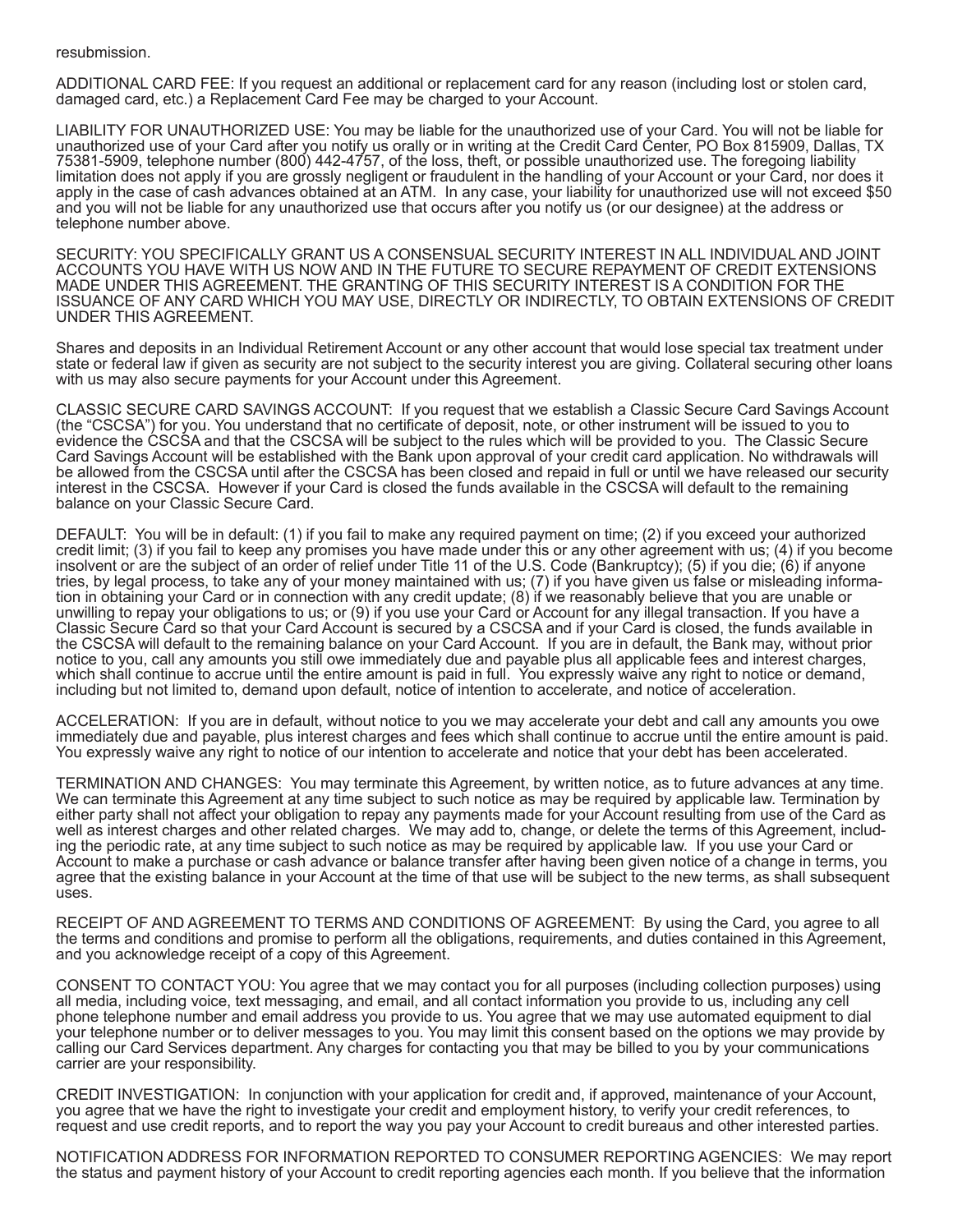we have reported is inaccurate or incomplete, please notify us in writing at the address shown above in this Agreement. Please include your name, address, home telephone number and Account number.

ILLEGAL TRANSACTIONS: You may not use your Card or Account for any illegal transaction. You agree that we may decline to process any transaction that we believe in good faith to be for an illegal purpose. You agree that we will not be liable for declining to process any such transaction. If we do process any transaction that ultimately is determined to have been for an illegal purpose, you agree that you will remain liable to us under this Agreement for any such transaction notwithstanding its illegal nature. You agree that any illegal use of the Card or Account will be deemed an act of default under this Agreement. You further agree to waive any right to take legal action against us for your illegal use of the Card or Account and to indemnify and hold us and VISA International, Inc. harmless from and against any lawsuits, other legal action, or liability that results directly or indirectly from such illegal use.

INTERNATIONAL TRANSACTIONS: If you effect an international transaction with your VISA Card, the rate of exchange between the transaction currency and the billing currency used for processing the international transaction will be a rate selected by VISA from the range of rates available in wholesale currency markets for the applicable central processing date, which rate may vary from the rate VISA itself receives or the government-mandated rate in effect for the applicable central processing date; and in each instance, plus the Foreign Transaction Fee. The Foreign Transaction Fee will apply to all international purchases, cash disbursement, and account credit transactions, even if there is no currency conversion. There is no grace period within which to repay international transactions in order to avoid paying the Foreign Transaction Fee.

COLLECTION CHARGES: In the event we refer your Account to an attorney who is not our salaried employee, you agree to pay all charges and expenses, including court costs, reasonable attorney's fees, and litigation expenses, to the extent permitted by applicable law.

APPLICABLE LAW: No matter where you live, this Agreement and your Account are governed by the laws of the United States and, to the extent not preempted by federal law, the State of Texas. We extend credit to you from Texas regardless of where you live or use your Account. Any action or proceeding seeking to enforce any provision of, or based on any right arising out of, this Agreement may be brought against any of the parties only in the courts of Texas, and each of the parties hereto consents to the jurisdiction of such courts (an of the appropriate appellate courts) in any such action or proceeding and waives any objection to venue laid therein.

DISPUTE RESOLUTION PROVISION: This Dispute Resolution Provision contains a jury wavier, a class action waiver, and an arbitration agreement (or judicial reference agreement, as applicable), set out in for Sections. READ IT CAREFULLY.

## General Provisions Governing All Disputes:

Prior Dispute Resolution Agreements Superseded: THIS DISPUTE RESOLUTION PROVISION SHALL SUPERSEDE AND REPLACE ANY PRIOR "JURY WAIVER," "JUDICIAL REFERENCE," "CLASS ACTION WAIVER," "ARBITRATION," "DISPUTE RESOLUTION," OR SIMILAR ALTERNATIVE DISPUTE AGREEMENT OR PROVISION BETWEEN OR AMONG THE PARTIES RELATING TO THIS AGREEMENT, YOUR CARD OR CARD ACCOUNT. "Dispute" Defined: As used herein, the word "Dispute" includes, without limitation, any claim by either party against the other party related to this Agreement, your Card or Card Account. In addition, "Dispute" Includes, but is not limited to, matters arising from or relating to an application for or denial of credit, warranties and representations made by a party, the adequacy of a party's disclosures, enforcement of any and all of the obligations a party hereto may have to another party,

compliance with applicable laws and/or regulations, performance or services provided under any agreement by a party, including without limitation disputes based on or arising from any alleged tort or matters involving the employees, officers, agents, affiliates, or assigns of a party hereto. If a third party is a party to a Dispute (such as a credit reporting agency, merchant accepting a credit card, junior lienholder or title company), each party hereto agrees to consent to including that third party in any arbitration or judicial reference proceeding for resolving the Dispute with that third party.

Jury Waiver: EACH PARTY WAIVES ITS, HIS OR HER RESPECTIVE RIGHTS TO A TRIAL BEFORE A JURY IN CON-NECTION WITH ANY DISPUTE. All Disputes shall be decided by a judge sitting without a jury, unless submitted to binding arbitration pursuant to this Section or judicial reference pursuant to this Section.

In any lawsuit regarding a Dispute (a "Lawsuit"), following the service of a petition or complaint, third-party petition or complaint, cross-claim or counterclaim or any answer thereto, any amendment to any of the above, or a ruling or entry of an order that has the effect of invalidating jury trial waiver (any of the foregoing, an "ADR Event"), then at any time of the Dispute, but no later than 30 days after the ADR Event, any party shall be entitled to move the court for an order, as applicable: (A) Compelling arbitration and staying or dismissing the Lawsuit pending arbitration (Arbitration Order) under Section hereof, or (B) staying the Lawsuit and compelling judicial reference under Section hereof. Each party agrees that a party that commenced or participated in the lawsuit may demand arbitration of a Dispute after an ADR Event, and that the commencement or participation in the lawsuit shall not operate as a waiver of the right to compel arbitration. After entry of an Arbitration Order, the non-moving party shall commence arbitration. The moving party shall, at its discretion, also be entitled to commence arbitration but is under no obligation to do so, and the moving party shall not in any way be adversely prejudiced by electing not to commence arbitration.

Class Action Waiver: If permitted by applicable law, each party waives the right to litigate any Dispute as a class action (either as a member of a class or as a representative) or to act as a private attorney general. The waiver in this paragraph applies whether the proceeding is in a court, in an arbitration, or in a judicial reference proceeding.

Survival: This Dispute Resolution Provision shall survive any termination, amendment, or expiration of this Agreement, or any other relationship between the parties.

Agreement to Submit To Binding Arbitration (Except California). This Section is an agreement to submit to binding arbitration of any Dispute between the parties. This Section shall not, however, apply to any Dispute pending in a state or federal court located in the State of California, except to the extent such Dispute may also be pending in a state or federal court outside of California.

Each party agrees that it, he or she shall have the right, but no obligation, to require any Dispute between the parties be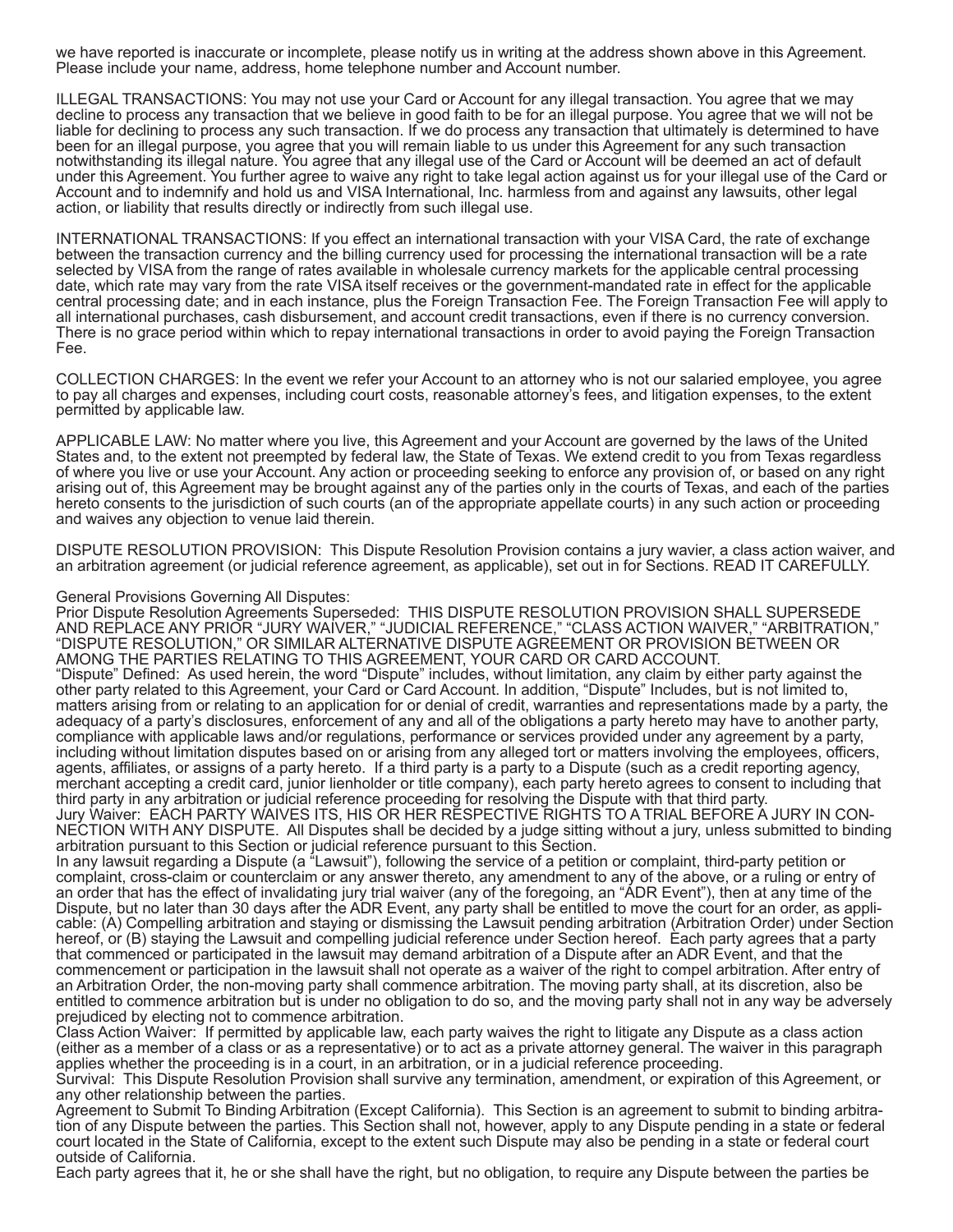resolved by arbitration. An arbitrator shall have no authority to determine matters (i) regarding the validity, enforceability, meaning, or scope of this Dispute Resolution Provision, or (ii) class action claims brought by either party as a class representative on behalf of others and claims by a class representative on either party's behalf as a class member, which matters may be determined only by a court without a jury. BY AGREEING TO RESOLVE FUTURE DISPUTES IN ARBI-TRATION, THE PARTIES ARE WAIVING THEIR RIGHT TO LITIGATE IN COURT.

Arbitration under this provision shall be conducted before a single arbitrator through either the National Arbitration Forum ("NAF") or Judicial Arbitration and Mediation Service, Inc. (JAMS), as selected by the initiating party, in accordance with the rules of NAF or JAMS (the "Administrator"). However, if the parties agree, a licensed attorney may be selected by the parties to conduct the arbitration without an Administrator. If NAF and JAMS both decline to administer arbitration of the Dispute, and if the parties are unable to mutually agree upon a licensed attorney to act as arbitrator without an Administrator, then either party may file a Lawsuit and move for an Arbitration Order. The arbitrator, howsoever appointed, shall have expertise in the subject matter of the Dispute. Venue for the arbitration proceeding shall be as stated elsewhere in this Agreement with respect to any judicial proceedings between the parties. Absent such a provision, the arbitration shall be conducted at a location determined by mutual agreement of the parties or by the Administrator if no agreement can be reached. The arbitrator shall apply the law of the State of Texas.

In any arbitration commenced by a consumer regarding a consumer Dispute, the Bank shall pay one-half of the Administrator's initial fee, up to \$500. If the Bank commences arbitration or is the moving party obtaining an Arbitration Order, the Bank shall pay all Administrator and arbitrator fees, regardless of whether or not the consumer is the prevailing party in such arbitration, unless such Dispute involves a claim for damages by a consumer and is found by the arbitrator to be frivolous. For this paragraph, "consumer Dispute" shall mean a Dispute involving credit or services provided by the Bank, primarily for personal, family or household purposes, in which the claim for damages is less than \$75,000.

The Administrator and the arbitrator shall have the authority, to the extent practicable, to take any reasonable action to require the arbitration proceeding to be completed within 180 days of commencing the arbitration. The arbitrator: (i) will render a decision and any award applying applicable law; (ii) will hear and rule on appropriate dispositive motions for judgment on the pleadings, for failure to state a claim, or for full or partial summary judgment; (iii) will give effect to any statutory or contractual limitations period (e.g., any statute of limitations) in determining any Dispute or defense; (iv) shall have the authority to impose sanctions on any party that fails to comply with time periods imposed by the Administrator or the arbitrator, including, without limitation, the sanction of entering a final award against the party that fails to comply; (v) shall have authority to award costs and fees (including attorneys' fees and costs, arbitration administration fees and costs, and arbitrator(s)' fees) to the extent permitted by law; (vi) shall recognize and honor claims of privilege recognized at law; and (vii) with regard to motions and the arbitration hearing, shall apply the Federal Rules of Evidence. The doctrines of compulsory counterclaim, res judicata, and collateral estoppel shall apply to any arbitration proceeding hereunder. Commencement of an arbitration by any party shall not prevent any party from at any time (i) seeking and obtaining from a court of competent jurisdiction (notwithstanding ongoing arbitration) provisional or ancillary remedies including but not limited to injunctive relief, temporary restraining orders, property preservation orders, foreclosure, sequestration, eviction, attachment, replevin, garnishment, and/or the appointment of a receiver; or (ii) availing itself of any self-help remedies such as setoff and repossession rights or non-judicial foreclosure of collateral. The exercise of such rights shall not constitute a waiver of the right to submit any Dispute to arbitration.

Judgment upon an arbitration award may be entered in any court having jurisdiction except that, if the arbitration award exceeds \$200,000, any party shall be entitled to a de novo appeal of the award before a panel of three arbitrators. To allow for such appeal, if the award (including Administrator, arbitrator, and attorney's fees and costs) exceeds \$200,000, the arbitrator will issue a written, reasoned decision supporting the award, including a statement of authority and its application to the Dispute. A request for de novo appeal must be filed with the arbitrator within 30 days following the date of the arbitration award; if such a request is not made within that time period, the arbitration award shall become final and binding. On appeal, the arbitrators shall review the award de novo, meaning that they shall reach their own findings of fact and conclusions of law rather than deferring in any manner to the original arbitrator. Appeal of an arbitration award shall be pursuant to the rules of the Administrator; if the Administrator has no such rules, then the JAMS arbitration appellate rules shall apply. To request information on how to submit an arbitration claim, or to request a copy of an Administrator's rules or fee schedule, please contact the Administrators as follows: JAMS: 8401 N. Central Expressway, Suite 610, Dallas, TX 75225 , Phone: (214) 744-5267, Fax: (214) 720-6010, E-mail: info@jamsadr.com, Website: www.jamsadr.com; NAF: National Arbitration Forum, P.O. Box 50191, Minneapolis, MN 55405-0191, Phone (800) 474-2371, E-Mail: info@adrforum.com, Website: www.adrforum.com.

Arbitration under this provision concerns a transaction involving interstate commerce and shall be governed by the Federal Arbitration Act, 9 U.S.C. § 1 et seq. If the terms of this Section vary from the Administrator's rules, this Section shall control.

Judicial Reference (California Only): If a Dispute between the parties hereto is filed in a state or federal court located in the State of California, each party shall have the right, but not the obligation, to require that it be resolved by judicial reference in accordance with California Code of Civil Procedure, Sections 638, et seq.. BY AGREEING TO RESOLVE DISPUTES BY JUDICIAL REFERENCE, EACH PARTY IS GIVING UP ANY RIGHT THAT PARTY MAY HAVE TO A JURY TRIAL. The referee shall be a retired judge, agreed upon by the parties, from either the American Arbitration Association (AAA) or Judicial Arbitration and Mediation Service, Inc. (JAMS). If the parties cannot agree on the referee, the party who initially selected the reference procedure shall request a panel of ten retired judges from either AAA or JAMS, and the court shall select the referee from that panel. If AAA and JAMS are unavailable to provide this service, the court may select a referee by such other procedures as are used by that court. The referee shall be appointed to sit with all of the powers provided by law, including the power to hear and determine any or all of the issues in the proceeding, whether of fact or of law, and to report a statement of decision. Only for this Section, "Dispute" includes matters regarding the validity, enforceability, meaning, or scope of this Section, and class action claims brought by either party as a class representative on behalf of others and claims by a class representative on either party's behalf as a class member. The parties agree that time is of the essence in conducting the judicial reference proceeding set forth herein. Except as otherwise provided in this paragraph, the costs of the judicial reference proceeding, including the fee for the court reporter, shall be borne equally by the parties as the costs are incurred, unless otherwise awarded by the referee. If the Bank commences a judicial reference proceeding regarding a consumer Dispute, the Bank shall pay all referee fees, regardless of whether or not the consumer is the prevailing party in such proceeding, unless such Dispute involves a claim for damages by a consumer and is found by the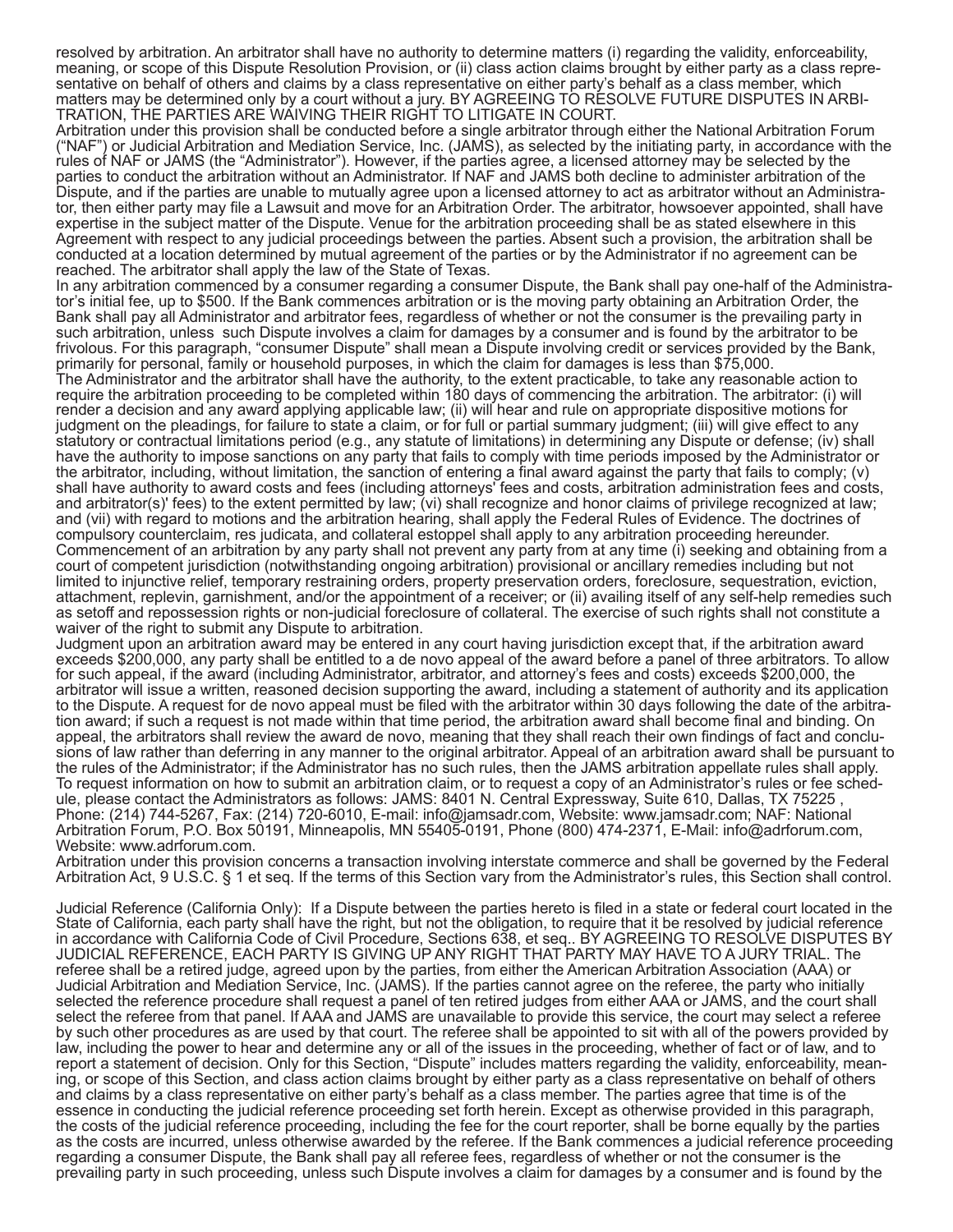referee to be frivolous. For purposes of this paragraph, "consumer Dispute" shall mean a Dispute involving credit or services provided by the Bank, primarily for personal, family or household purposes, in which the claim for damages is less than \$75,000. The referee shall hear all pre-trial and post-trial matters (including without limitation requests for equitable relief), prepare a statement of decision with written findings of fact and conclusions of law and apportion costs as appropriate. The referee shall be empowered to enter equitable relief as well as legal relief, provide all temporary or provisional remedies, enter equitable orders that are binding on the parties and rule on any motion that would be authorized in a trial, including without limitation motions for summary adjudication. Judgment upon the award shall be entered in the court in which such proceeding was commenced and all parties shall have full rights of appeal. This provision will not be deemed to limit or constrain Lender's or Bank's right of offset, to obtain provisional or ancillary remedies, to interplead funds in the event of a dispute, to exercise any security interest or lien Bank or Lender may hold in property, or to comply with legal process involving accounts or other property held by Bank or Lender. Nothing herein shall preclude a party from moving (prior to the court ordering judicial reference) to dismiss, stay or transfer the suit to a forum outside California on grounds that California is an improper, inconvenient or less suitable venue. If such motion is granted, this Section shall not apply to any proceedings in the new forum.

This Section may be invoked only with regard to Disputes filed in state or federal courts located in the State of California. In no event shall the provisions in this Section diminish the force or effect of any venue selection or jurisdiction provision in this Agreement or any Related Document.

Reliance: Each party (i) certifies that no one has represented to such party that the other party would not seek to enforce a jury waiver, class action waiver, arbitration provision or judicial reference provision in the event of suit, and (ii) acknowledges that it and the other party have been induced to enter into this Agreement by, among other things, material reliance upon the mutual waivers, agreements, and certifications in this DISPUTE RESOLUTION PROVISION.

ADDITIONAL PROVISIONS: Each provision of this Agreement must be considered part of the total Agreement and cannot in any way be severed from it. However, if any provision of this Agreement is finally determined to be void or unenforceable under any law, rule, or regulation, all other provisions of this Agreement will remain valid and enforceable. All changes to this agreement must be made in writing. We do not warrant any merchandise or services purchased by you with the Card. All purchases and cash advances are extended at the option of the merchant or cash-advancing financial institution and we are not responsible for the refusal of any merchant or financial institution to honor your Card. The Card remains our property at all times and you agree to immediately surrender the Card upon demand. You agree to pay all reasonable costs of collection, including court costs and attorney's fees, and any costs incurred in the recovery of the Card. We can accept late payments or partial payments, or checks or money orders marked "payment in full" without losing any of our rights under this Agreement. We can also waive or delay enforcing any of our rights under this Agreement without losing our right to enforce them in the future. You expressly waive presentment for payment, demand, protest, and notice of protest and dishonor of same. You agree to give us prompt notice of any change in your name, mailing address, telephone number or place of employment. You may not transfer or assign your Account or this Agreement to any other person. We may assign or transfer your Account, your Account balance, or this Agreement to another person, who will have all of our rights hereunder. This Agreement is binding on your heirs and legal representatives.

AMENDMENT OF THIS AGREEMENT: The Bank reserves the right to amend this Agreement at any time, by adding, deleting, or changing provisions of this Agreement or your Card or Card Account. The Bank will provide you with notice of the amendment, to the extent required by law. Unless we state otherwise, the amendment will apply only to new activity on your Card or Card Account. If the amendment requires your consent, we will obtain your consent before the amendment becomes effective; however and you agree that we may obtain your consent in any one or more of the following ways: (a) by your usage of the Card or the Card Account after we give notice of the amendment; (b) by your failure to write us in time if we request that you write us to reject an amendment; and/or (c) by your affirmative agreement which may be obtained verbally, in writing or electronically. If you do not agree with any amendment, you must notify us in the manner provided herein and within 25 days after the effective date of the change and we may close your Card and Card Account and may elect to have you pay the Outstanding Balance as provided herein or by law. Use of your Card or Card Account after the effective date of the amendment shall be deemed your acceptance of the amendment.

You acknowledge that we may provide personal data concerning you to VISA U.S.A., its Members, or their respective contractors for the purpose of providing you with VISA Emergency Cash and Emergency Card Replacement Services, and you consent to the release of your information for these purposes.

Your Billing Rights: Keep this Document for Future Use

This notice tells you about your rights and our responsibilities under the Fair Credit Billing Act.

What to Do if You Find a Mistake on Your Statement

If you think there is an error on your statement, write to us at:

Amarillo National Bank c/o Credit Card Center P.O. Box 1 Amarillo, TX 79105

In your letter, give us the following information: